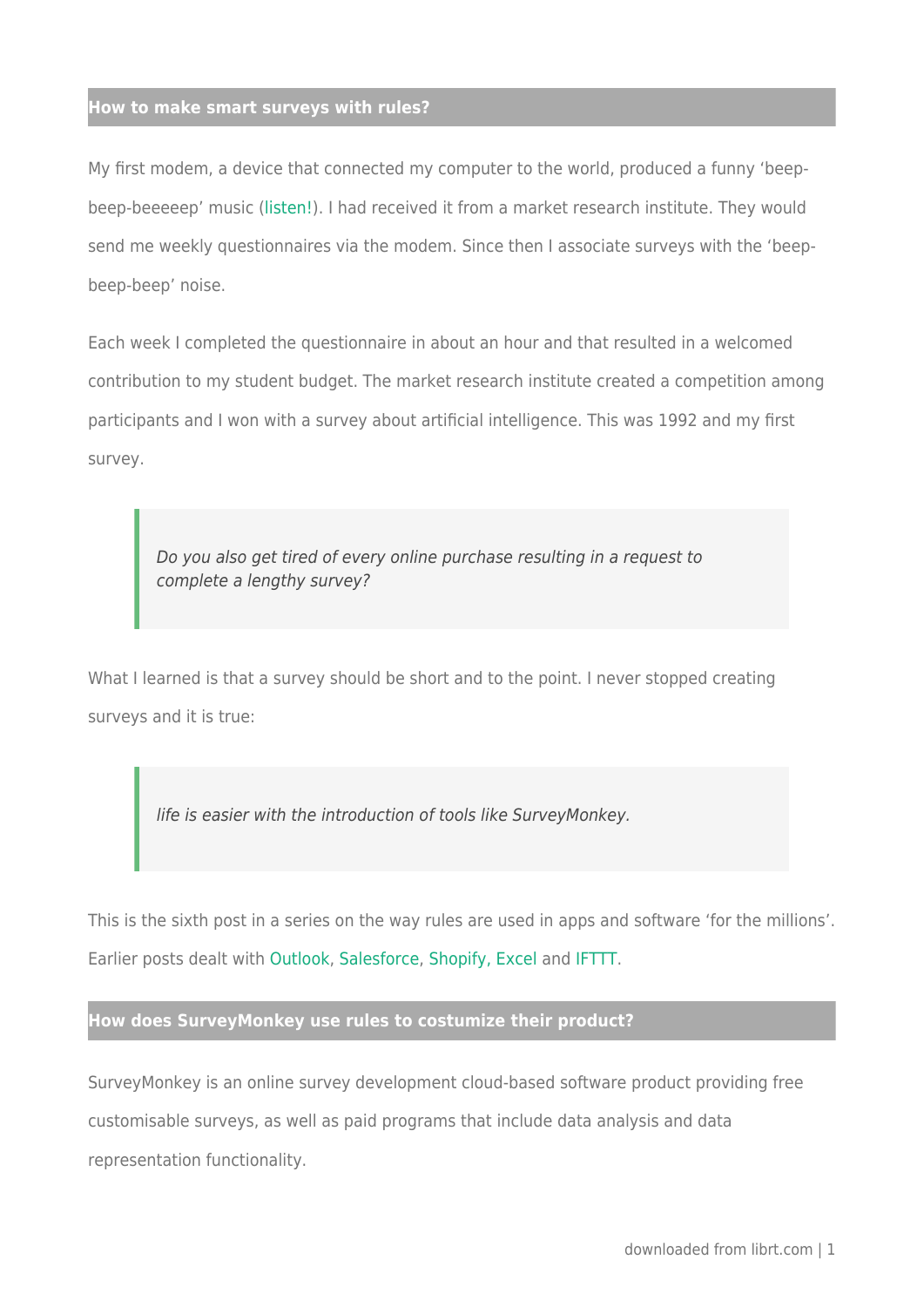I use SurveyMonkey to speed up the knowledge acquisition process prior to a workshop for working out details. Many other individuals and companies use SurveyMonkey, so you can imagine that it needs to deal with a high variety of audiences, questions and styles. Survey-Monkey has rules to deal with this variety. What kind of rules do they support?

# **Question skip logic**

A survey consists of questions with answer options on a page. Suppose your survey is for adults and you start your survey with a drop down question for an age category. Then you can use 'question skip logic' to an answer option by selecting the next page for each answer.

This is very simple parameterized logic.

# **Condition action rules**

It gets more advanced when you use the advanced branching option. This option is recommended by the publisher since it allows you to get an overview of all rules, whereas the question skip logic is 'hidden' behind an answer option. A condition has the structure: SUBJECT – OPERATOR – VALUE. The subject is the answer to a question or data about respondents (passed by an external program – named variables – or stored in the contact list). There is a list of eight actions to choose from that defines what the user sees next (a page or question).

Entering a rule is simply supported by using dropdown boxes that make sure your syntax is always correct.

See example in screenprint: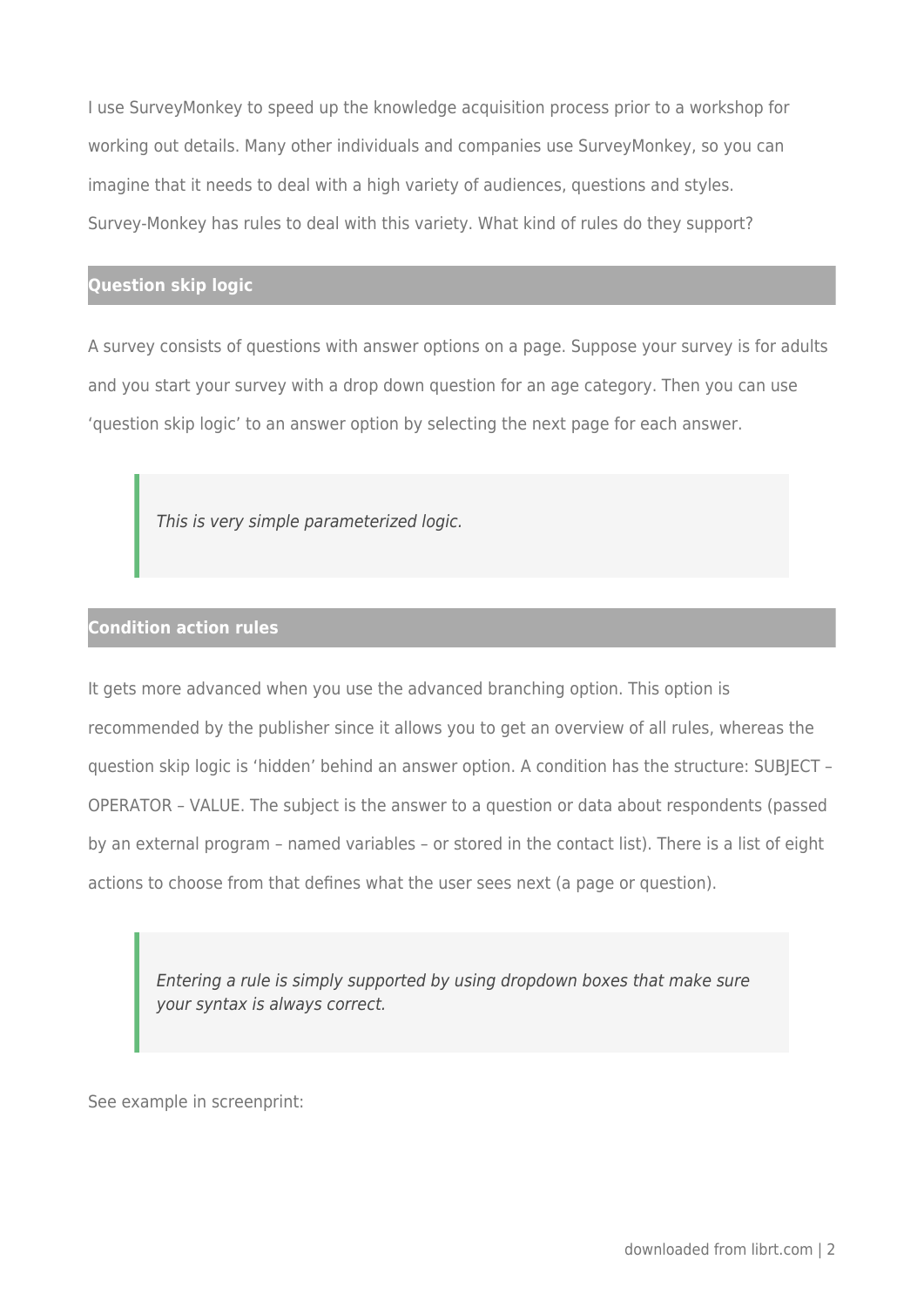# Add Rule

| Condition                       |            |                         |                       | Switch to Script Mode |   | Actions             |        |                  |
|---------------------------------|------------|-------------------------|-----------------------|-----------------------|---|---------------------|--------|------------------|
| Q1. What is your g $\mathbf{v}$ | is exactly | $\overline{\mathbf{v}}$ | Female                | $\mathbf{v}$ .        | Û | 1. Disqualify res v |        | Û                |
| $5$ AND                         |            |                         |                       |                       |   | ACTION<br>⊕         |        |                  |
| Q2. What is your $\mathbb{1}$   | is one of  | $\overline{\mathbf{v}}$ | × 18 to 24 × 25 to 34 |                       | Ů |                     |        |                  |
|                                 |            |                         | × 35 to 44            |                       |   |                     |        |                  |
| CONDITION<br>$\circledcirc$     |            |                         |                       |                       |   |                     |        |                  |
|                                 |            |                         |                       |                       |   |                     |        |                  |
|                                 |            |                         |                       |                       |   |                     |        |                  |
|                                 |            |                         |                       |                       |   |                     |        |                  |
|                                 |            |                         |                       |                       |   |                     |        |                  |
|                                 |            |                         |                       |                       |   |                     | CANCEL | <b>SAVE RULE</b> |

After entering one or more conditions and one or more actions and pressing 'save', the rule is translated to a read-only and compact symbolic form. The animation below shows how they ensure that you know what it means.

| <b>ADVANCED BRANCHING LOGIC</b>                    | QUESTION RANDOMIZATION                                        | PAGE RANDOMIZATION |                        |
|----------------------------------------------------|---------------------------------------------------------------|--------------------|------------------------|
| <b>Advanced branching rules</b>                    |                                                               |                    | ⋒                      |
|                                                    | $Q1 = C1$ AND $Q2$ IN $[C1, C2, C3]$ => DISQUALIFY RESPONDENT |                    | ÷                      |
| <b>ONEW RULE</b>                                   |                                                               |                    |                        |
| If no other skip rules apply, proceed to this page |                                                               |                    | Clear                  |
| -- Choose Page --<br>۰                             |                                                               |                    |                        |
|                                                    |                                                               |                    | <b>APPLY</b><br>CANCEL |

Multiple rules are listed on the same page and executed in the presented order. There is a conflict resolution strategy that will apply the action of the first rule that applies and ignore other rules of the same type.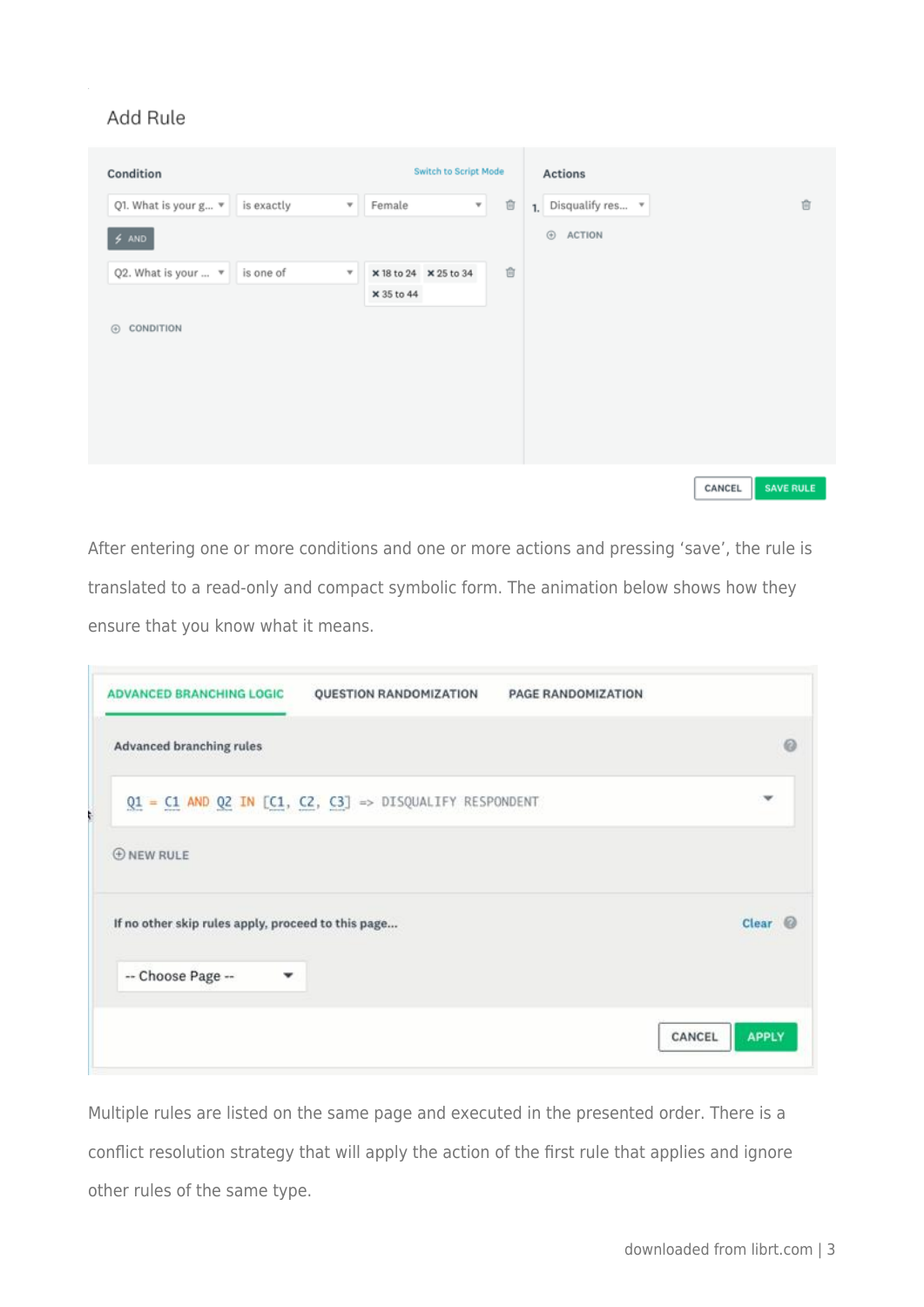| <b>ADVANCED BRANCHING LOGIC</b><br>QUESTION RANDOMIZATION                                           | <b>PAGE RANDOMIZATION</b> |                          |
|-----------------------------------------------------------------------------------------------------|---------------------------|--------------------------|
| Advanced branching rules                                                                            |                           | $\Omega$                 |
| $Q1 = C3 \implies \text{HIDE } Q8$                                                                  |                           | $\overline{\phantom{a}}$ |
| $Q2 IN [C1, C2] \Rightarrow$ END SURVEY                                                             |                           | $\overline{\phantom{a}}$ |
| $\oplus$ NEW RULE                                                                                   |                           |                          |
| If no other skip rules apply, proceed to this page<br>-- Choose Page --<br>$\overline{\phantom{a}}$ |                           | Clear $\circledR$        |
|                                                                                                     |                           |                          |
|                                                                                                     | CANCEL                    | <b>APPLY</b>             |
|                                                                                                     |                           |                          |

### **Result filter rules**

The results of the 1992 survey on artificial intelligence came in as a stack of paper from a matrix printer (also fun to [listen!\)](https://youtu.be/qlEUrEVqDbo). Can you imagine how much time I spent to analyse them?

In SurveyMonkey rules are also used to analyse survey results. The user may create and store rules that filter the data based on a condition. This condition is the same expression as used in the advanced branching logic. All conditions are applied which means that they are implicitly combined as a conjunction (AND).

There are two more applications of result filter rules but I believe this is more setting a parameter than defining a rule: one is to display only the results from certain questions and the other is to compare side-by-side two or more answer choices for a given question.

Useful functionality, but I can't tell why it's a rule, let alone a business rule.

**How do we evaluate this functionality from a business rules perspective and what could be improved?**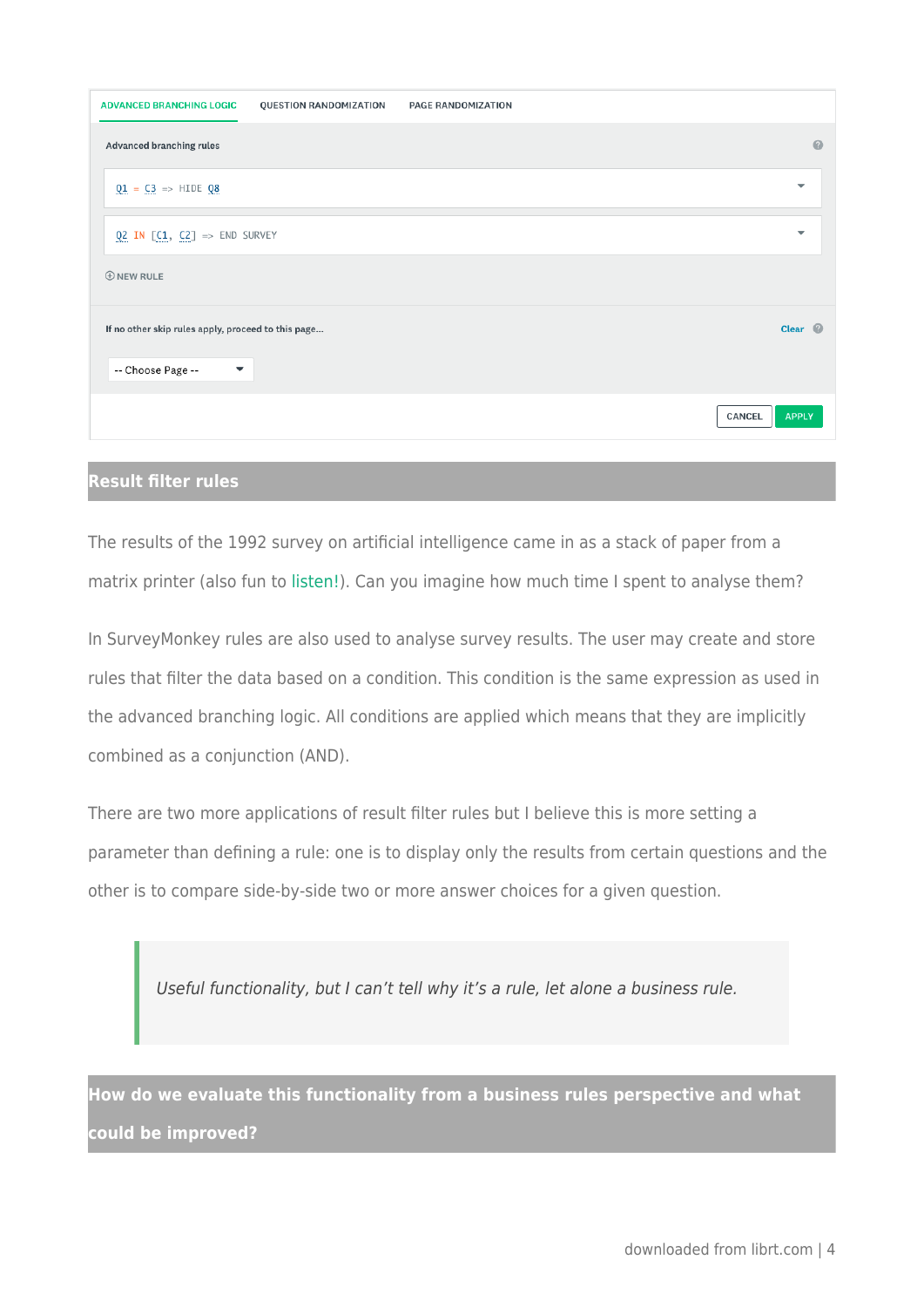Hurrah for the advanced branching logic offering a complete listing of all rules.

Most of the tools I studied in this series of posts offer the logic only in the context of an option, which makes it difficult to get an overview of all logic. It makes sense that the publisher recommends the use of this feature over the conditional skip logic.

## **Improve the rules listing with meta data and exporting**

But the publisher also knows that this is not enough. There is a section on testing and it starts with a warning: there is no way to see the applied logic along with the survey results and there is no way to view or export a map of your logic. Of course that is exactly what is needed together with the option to name rules and add a motivation or other meta data about a rule.

#### **Decision tables and other advanced knowledge presentation forms**

My intuition is that survey logic is highly homogenous. For each age-category you probably have a different page with slightly different answers. Why not use decision tables, show all options and select the next page? And if we are here: instead of a listing of all the rules, why not generate a decision tree of the complete survey?

#### **Inferencing**

We can hide questions and skip pages but there is no way to hide answers. I was surprised because it seems like a natural feature. I do not want to show the answer option 'buy wine' when I know the age of the respondent is less than 18. But I may be wrong here ...

I would love to hear what the real survey marketeer needs in this respect.